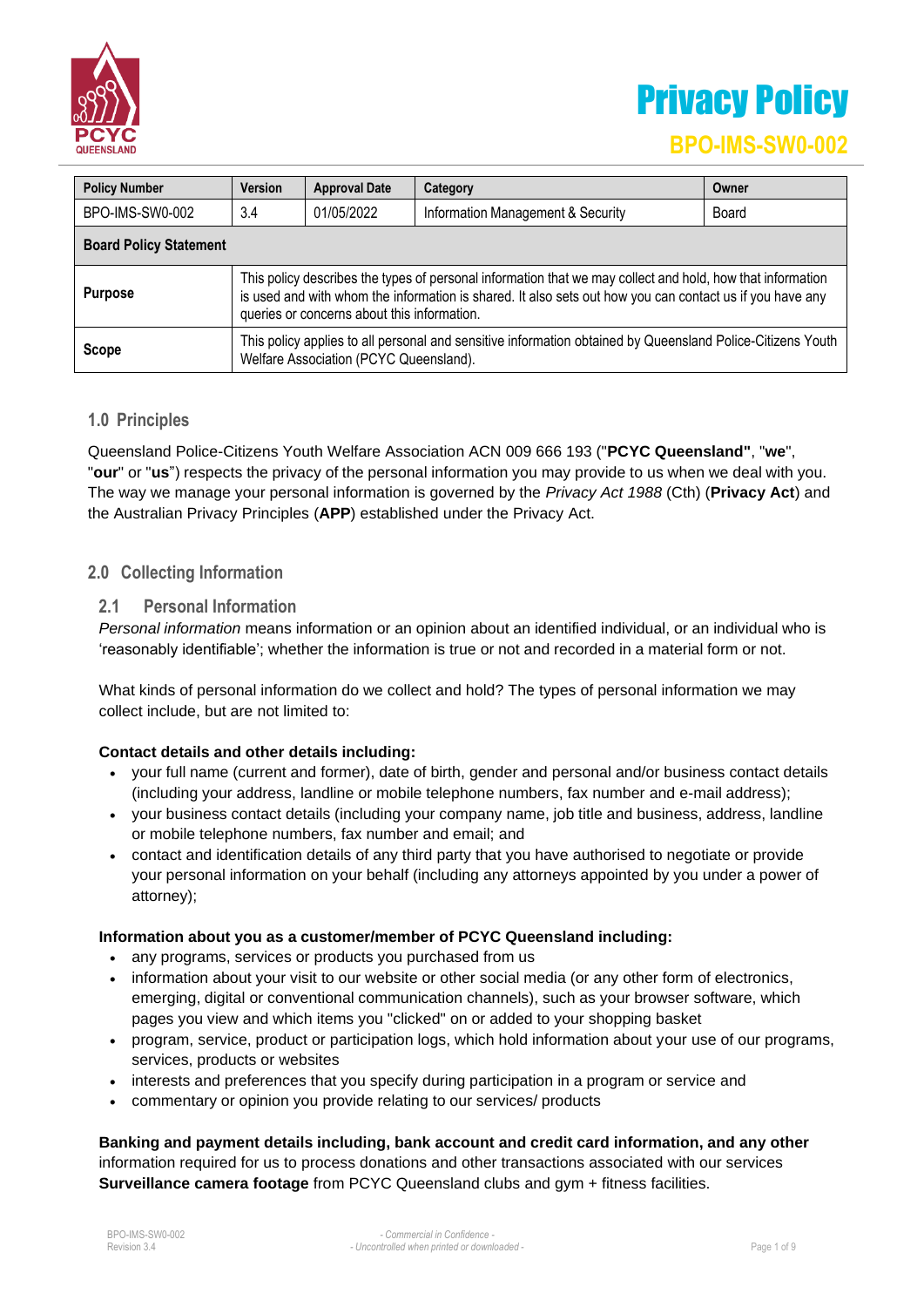



**Photographic and/or videography images** from PCYC Queensland programs, activities or events**. Any correspondence** between you and PCYC Queensland; and **Any other personal information** provided to us when you make an inquiry or request information

#### **2.2 Sensitive Information**

We may also collect sensitive information from you. Sensitive information is defined by the Privacy Act to be certain kinds of personal information which is subject to stricter controls. Examples of sensitive information that we may collect from you may include:

- health and medical information;
- sexual orientation;
- ethnic and cultural background; and
- criminal history

We will only collect sensitive information about you with your consent and if the sensitive information is reasonably necessary for our functions and activities. If we receive any sensitive information about you, we will handle it in accordance with this Privacy Policy, the Privacy Act and the APPs.

#### **2.3 Employment Information**

PCYC Queensland will collect additional information that is required for functions related to your employment. Information may include, but is not limited to:

- Photo Identification
- Tax File Number
- Bank account details
- Superannuation account details
- Drivers Licence
- Blue Card status
- Police Check Information (obtained via Australian Criminal Intelligence Commission)
- Probity Check Information
- Any other information required by Law, government bodies, or other agencies in the course of conducting our operations.

#### **2.4 Users under 18 years old**

We collect personal information about children and young people under the age of 18 in order to deliver programs and services.

If you are aged under 18, you must obtain your parent or guardian's permission before you provide any personal information to us. Individuals without this consent are not allowed to provide us personal information, unless deemed an independent by a government organisation.

#### **3.0 Your acknowledgement and consent**

By continuing to correspond with us, using our website or by providing us with personal information, you are taken to have read and understood this Privacy Policy and you have consented to us managing your personal information in the way described in this Privacy Policy.

#### **4.0 How do we collect personal information?**

PCYC Queensland may collect personal information which is necessary for our programs and activities in several different ways. The kind of personal information we may collect from you will depend on what type of interaction you have with us.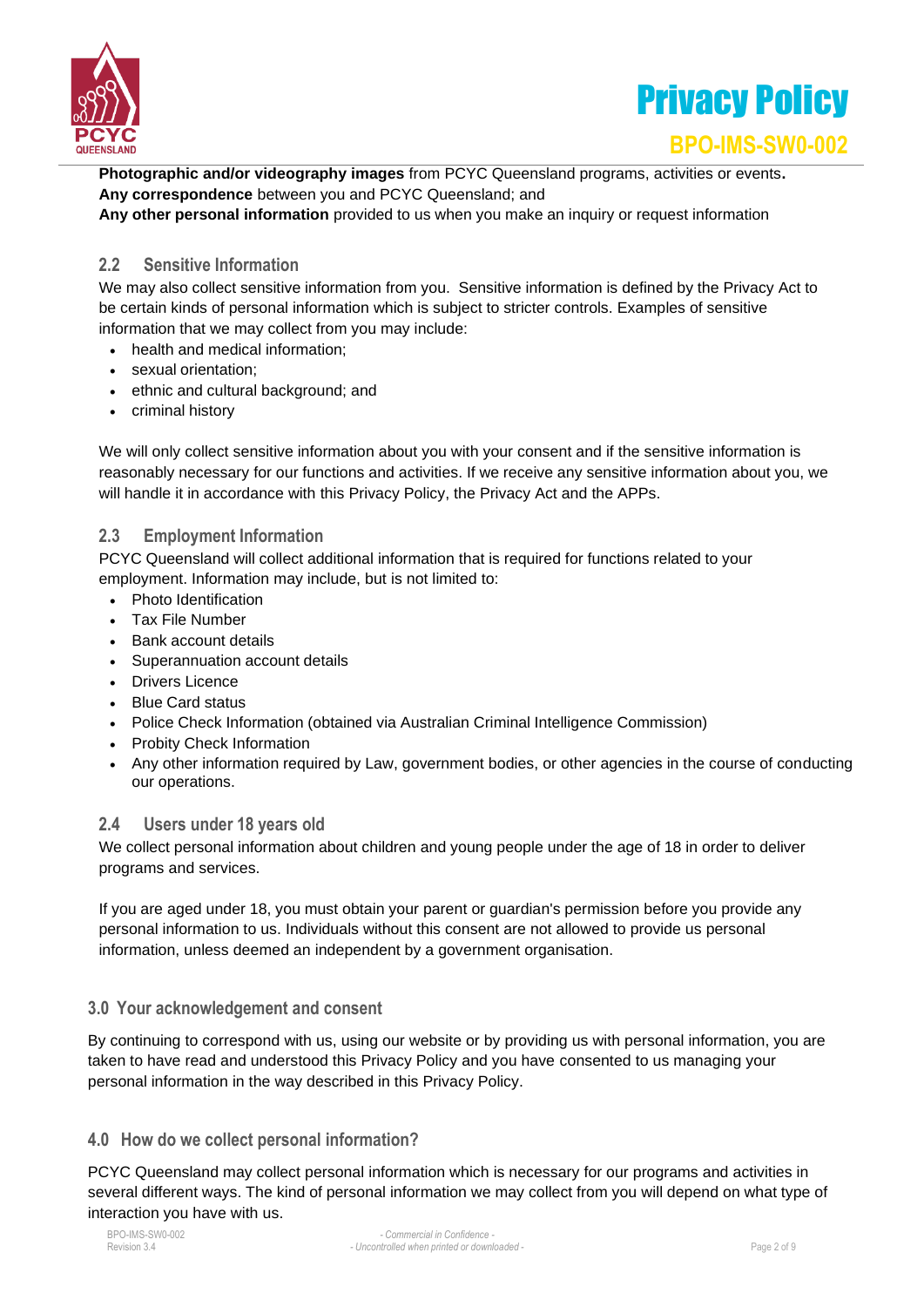

Please take care when submitting personal information to us, in particular when completing forms and other materials.

Where possible, we will always try to collect personal information directly from you - for example when you:

- request information or contact us through our website or by telephone
- complete a membership application form or participate in a program or activity organised by us
- sign up to our mailing list / newsletter via our website
- donate to PCYC Queensland through our website or other social media, by telephone or in person
- correspond with us in writing (such as letters and emails)
- interact or follow our social media pages (such as Facebook, Twitter, LinkedIn, Instagram, YouTube or Vimeo)
- provide your identification or other documents to us
- meet with us in person

We may also obtain your personal information from third parties we deal with, such as:

- our partner organisations
- government and law enforcement agencies
- our professional advisers
- our contracted service providers for (example, fundraising service providers)
- any other organisation with whom we do business

Where we collect personal information from third parties you refer to us, we will assume, and you should ensure, that you have made that third party aware of the referral and the purposes of collection, use and disclosure of the relevant personal information.

If you are asked to provide details about other people, please ensure that these individuals are happy for their details to be given to PCYC Queensland and used for the purposes set out in this Privacy Policy (which may include using their details for marketing purposes).

#### **5.0 Dealing with Us Anonymously**

Whenever it is lawful and practicable, you will have the option of not identifying yourself when dealing with us. For example, general access to our website and general telephone queries do not require you to disclose personal information about yourself. However, there are parts of our website where we may need to collect personal information from you for a specific purpose – for example, to register you for any activities and events that we organise.

#### **6.0 Why Do We Collect, Hold, Use and Disclose Personal Information?**

We need to collect personal information from you in order for us to provide programs, activities and services. Our activities include carrying out our programs and fundraising activities as well as providing the community with access to our clubs, gyms and outside school hours care services.

If you do not provide some or all personal information required, we may not be able to offer you services or provide you with information about our causes, events, programs, and projects.

We may collect, use and disclose your personal information in order to:

• respond to your requests or enquiries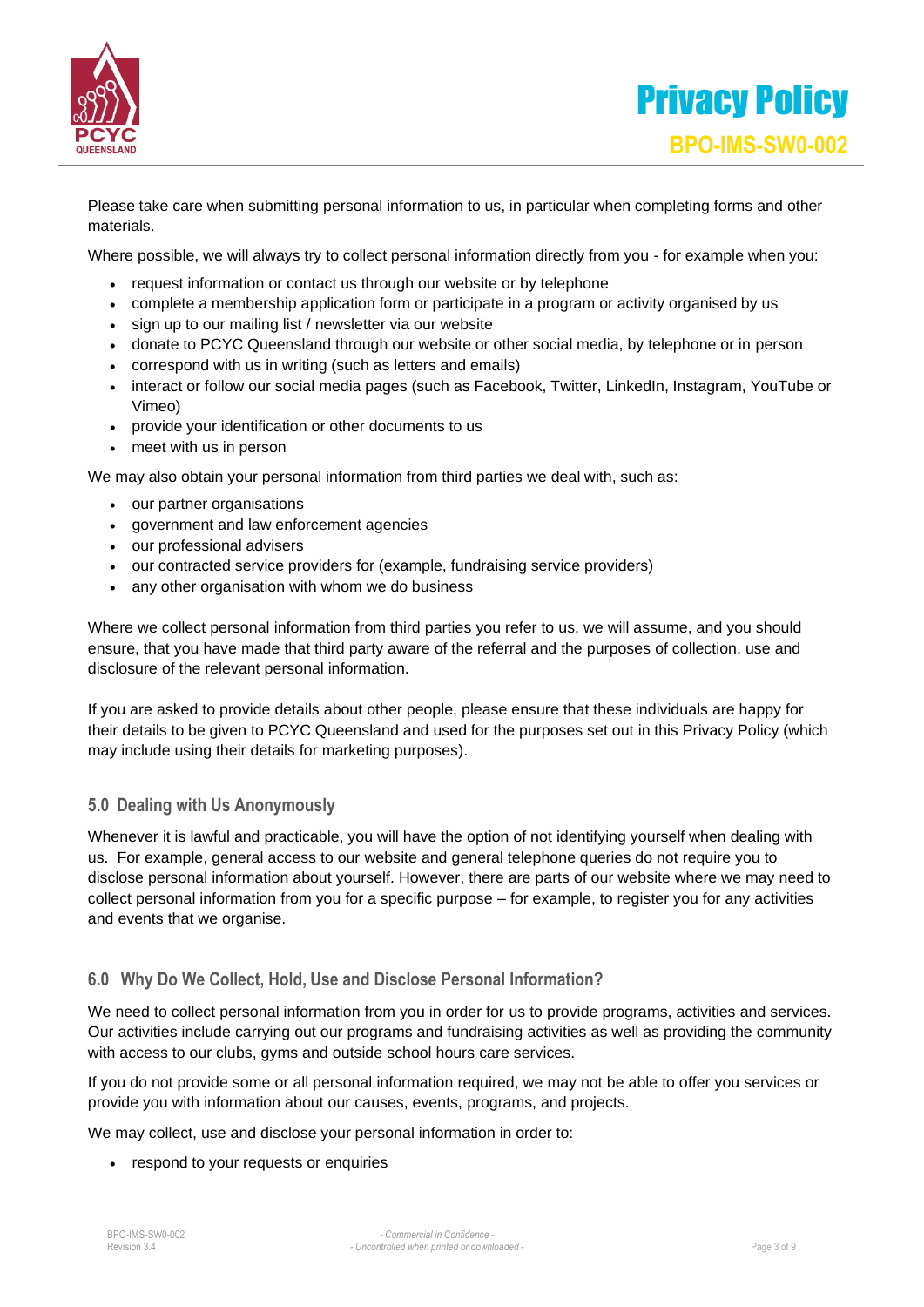



- provide you with the services, products and information you request. For example, providing you with information in relation to our gym memberships
- promote PCYC Queensland and its services and upcoming events
- provide marketing communication and fundraising materials, events, special offers, competitions and promotions via any medium including mail, telephone and electronic messages or any other form of electronic, emerging, digital or conventional communication channels
- obtain opinions or comments about programs and/or services and to conduct other market research and development (including to record statistical data for marketing analysis)
- enable you to become a member of PCYC Queensland
- maintain our relationship with you and to communicate with you during the course of your relationship with us
- fulfil obligations in respect of any program, activity or service and/or any other contract between you and PCYC Queensland
- notify you about changes to our functions, activities, services or our website and improving our customer services (for example, using customer feedback to improve our website's ease of use and efficiency)
- administer, support, improve and develop our organisation, services and activities
- update and maintain our records for example, account management and administration records
- fulfil any other purpose which relates to or arises out of requests made by you
- process and respond to a complaint you have made
- do anything which you authorise or consent to us doing
- take any action we are required or authorised by law to take

PCYC Queensland will not sell, trade, or rent personal information we hold about you to unaffiliated third parties without your prior consent.

PCYC Queensland will only disclose your personal information to third parties required to provide a function related to your employment. This does not include Police Information obtained through a pre-employment checks which will not be disclosed to any third parties.

#### **7.0 How We Store Your Personal Information and Security Arrangements**

We take reasonable steps to protect your personal information from interference, loss, misuse, unauthorised access, modification, or disclosure. We may store your personal information in different forms, including in hardcopy and electronic form.

We have established policies, procedures and systems to keep your personal information secure - including but not limited to secure technical access and infrastructure, password protection and secure physical storage arrangements.

When we no longer require your personal information, we will take reasonable steps to destroy, delete or deidentify your personal information in a secure manner. However, we may sometimes be required by law to retain certain personal information.

#### **8.0 Disclosing Your Personal Information**

In carrying out our functions and activities set out above, we may disclose your personal information to the following: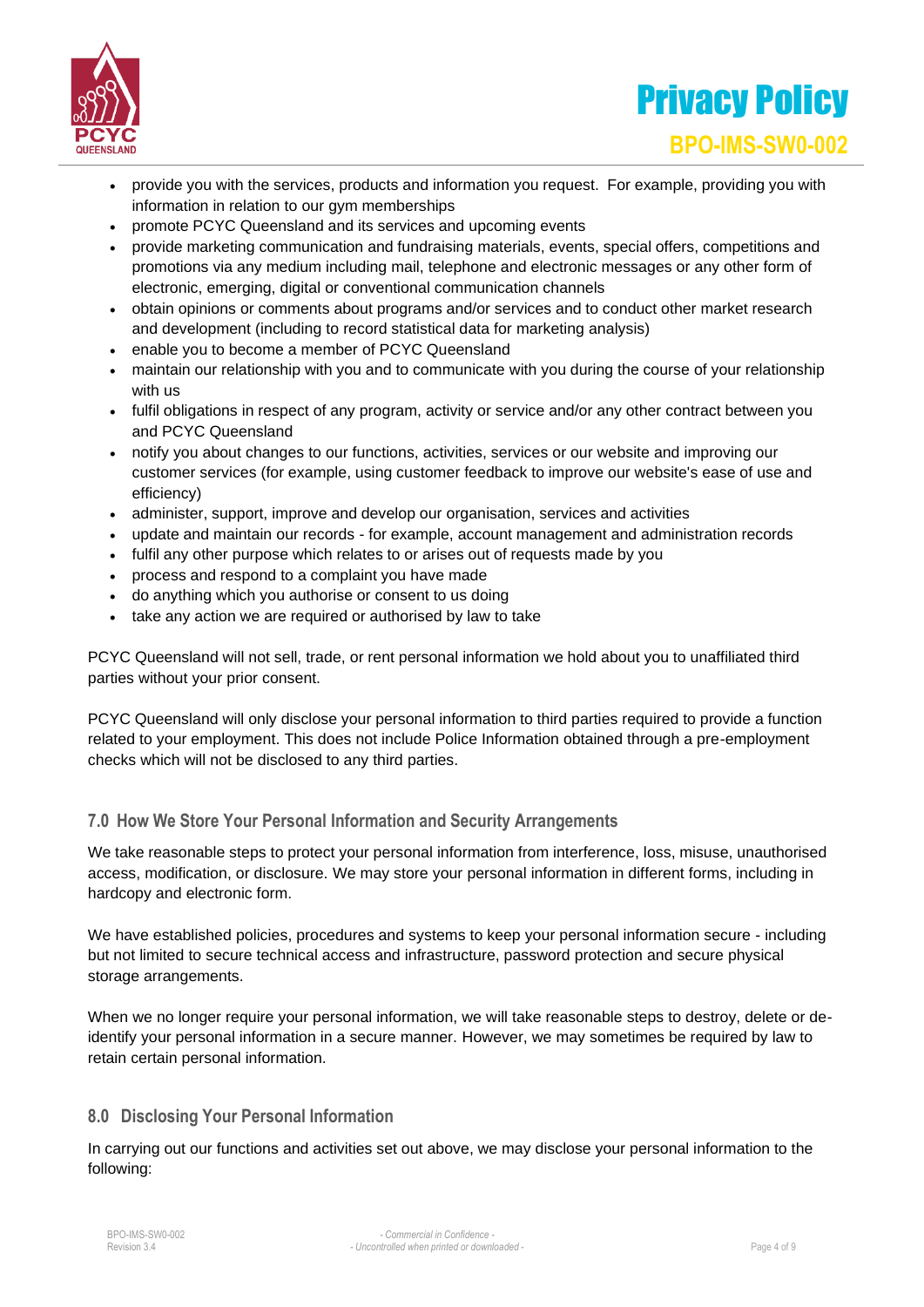

## Privacy Policy **BPO-IMS-SW0-002**

- our business partners, stakeholders and service providers (including Federal and State Government bodies, and contractors who may provide website, IT, marketing, administration and other services to support PCYC Queensland.)
- our professional advisers (for example, our insurers, auditors, lawyers and consultants)
- third parties we engage to carry out promotions or other activities you have requested, or for direct marketing and fundraising purposes (unless you have opted-out of direct marketing communications)
- any entity to whom we are required or authorised by law to disclose your personal information (for example, law enforcement agencies and government and regulatory authorities)
- any successors in title to our organisation or functions and activities
- other entities with your consent (express or implied)

The above entities may in turn disclose your personal information to other entities as described in their respective privacy policies or notices.

We may prepare anonymous, aggregated or generic data (including "generic" statistics) for a number of purposes, including for program and service development, business promotion and research purposes. This is anonymous data and not personal information, and we may share it with any third party (such as our partners, advertisers, industry bodies, the media and/or the general public).

PCYC Queensland may use third party systems for the collection, aggregation and analysis of survey or consultation data, and will do so in accordance with the Australian Privacy Principles.

#### **9.0 Direct Marketing**

If you consent to your personal information being used for direct marketing, we may use this to provide you with information about products, fundraising activities, services and promotions. This includes newsletters and other communications by post, email, telephone and/or text message (SMS) from PCYC Queensland, sending you details about the latest PCYC Queensland programs and services, such as upgrades and special offers in which you may be interested.

Email marketing communications you receive may be trackable (for example allowing us to determine if the email has been opened, forwarded on or links clicked). This information allows us to assess the effectiveness of our communication.

PCYC Queensland may also give you the opportunity to opt-in to receiving more targeted direct marketing communications.

If you do not wish to receive such information, you can opt-out at any stage. For example, if you would like to unsubscribe from an email sent to you, you can follow the "unsubscribe" link and/or instructions placed (typically) at the bottom of the email. But note that:

- if you send more than one email address to shop or contact PCYC Queensland, you will need to unsubscribe in respect of each email address
- this method will only unsubscribe for the newsletter or other communication that you have received, and you should use one of the other methods as specified on the direct marketing materials if you wish to opt-out of all our marketing communications. You can also contact us at the contact details below if you do not wish to receive direct marketing communications.

If you decide to opt-out, you will be removed from PCYC Queensland's marketing database to ensure that you do not receive future direct marketing material. There may be times, however, when the law requires us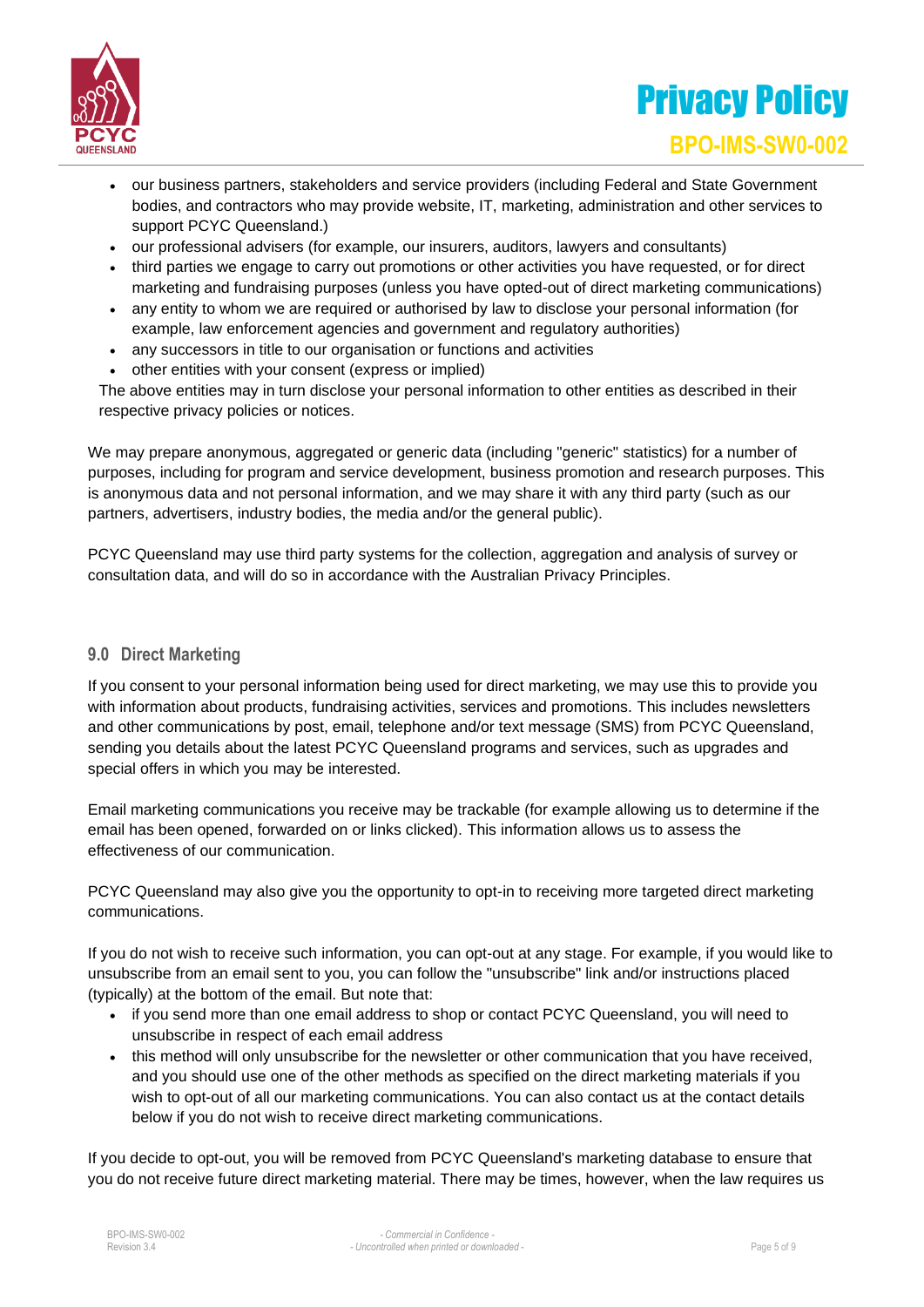

## Privacy Policy **BPO-IMS-SW0-002**

to provide certain information to you (for example health and safety information). We will continue to send this.

#### **10.0 Overseas Disclosure of Personal Information**

From time to time, PCYC Queensland may engage service providers located in overseas countries to perform certain functions and activities. In the course of providing services to PCYC Queensland, we may need to disclose your personal information to these service providers. For example, arranging overseas trips in relation to PCYC Queensland approved programs or activities. If your personal information will be sent overseas; we will take reasonable steps to ensure that our service providers are carefully chosen and have policies, procedures, and systems in place to ensure your personal information is otherwise handled in accordance with the Privacy Act 1988. Those undertaking overseas trips through PCYC Queensland may request further details on the countries where PCYC Queensland may disclose your personal information.

#### **11.0 PCYC Queensland Website and Social Media**

This Privacy Policy applies to your use of our website [\(http://pcyc.org.au/\)](http://pcyc.org.au/) and related websites that PCYC Queensland may create from time to time and any personal information that you may provide to us via these sources.

When you visit our website, we and/or our contractors may collect certain information about your visit.

Examples of such information may include:

#### **Cookies**

Cookies are small amounts of information stored on your computer to enable our server to collect certain information from your web browser. Cookies do not identify the user, just the computer used. Cookies allow us to monitor website traffic, to identify your computer when you visit our website, personalise website content for you and enable you to carry out transactions and complete subscription forms securely.

Cookies themselves only record which areas of the website have been visited by your computer, for how long and if/when you return to our website. Cookies are read only by the server that placed them and are unable to execute any code or virus.

Most web browsers are set to accept cookies and by visiting our website, we assume you agree to this usage. If you would do not wish to receive any cookies, you may change your browser preferences. However, this may mean that in future, your use of our website may be impaired.

We may use external service providers to measure site performance and for analytics purposes, including but not limited to, Google Analytics and Google Ad Services.

#### **Site Visit Information**

We also collect general information about your visit to our website. The information we collect is not used to personally identify you, but instead may include your server address, the date and time of your visit, the pages you accessed and the type of internet browser you use. This information is aggregated and used for the purposes of system administration, to prepare statistics on the use of our website and to improve our website's content.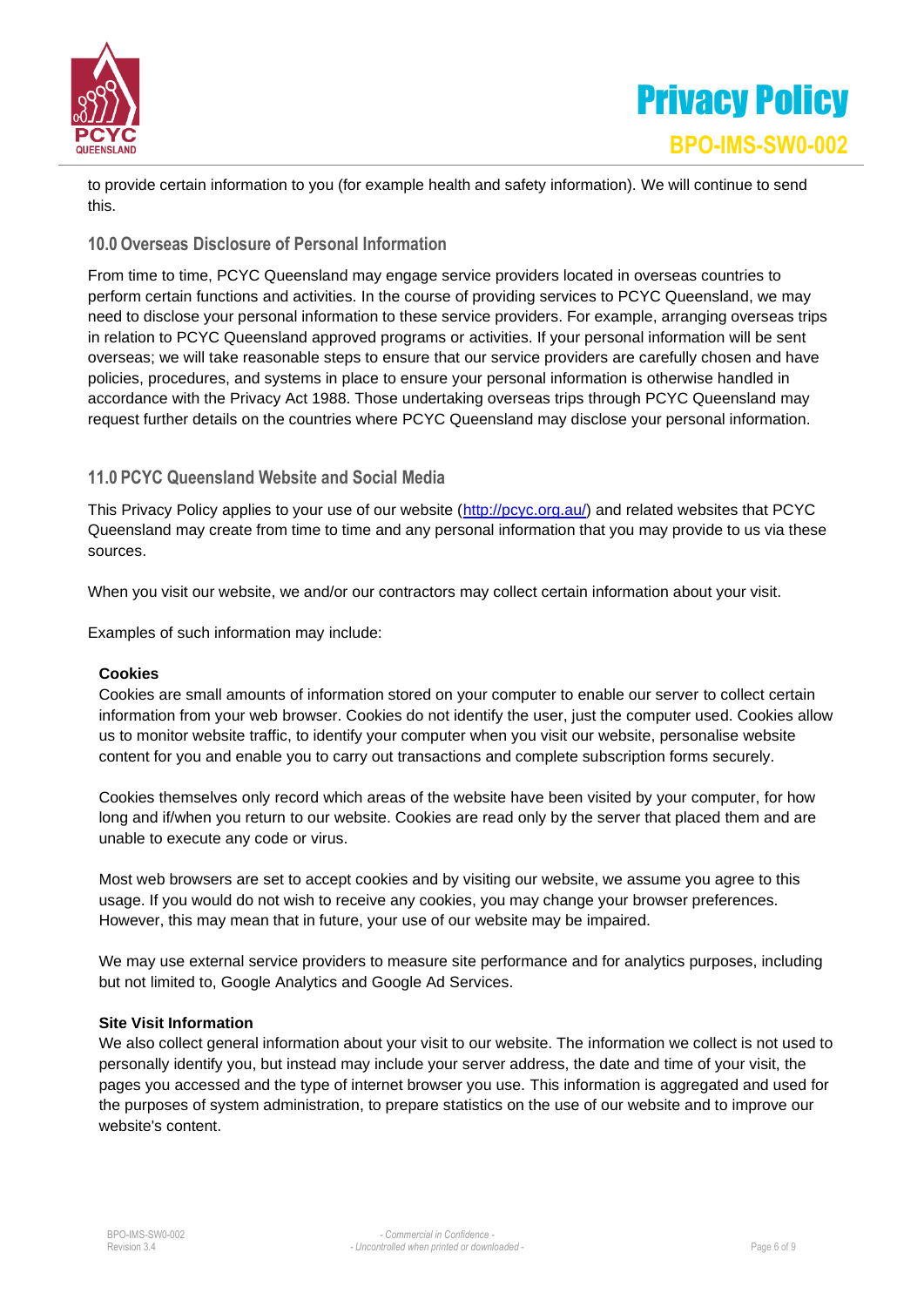

We use tracking pixels, which are snippets of html code, on our website, social profiles and email newsletters to analyse user behaviour. This information is used for remarketing purposes across various online networks.

#### **Third Party Links**

Our website, social media profiles or blog posts may also contain links to other websites and social media networks which are outside our control and are not covered by this Privacy Policy. These links are available for your convenience only. If you access other websites using the links provided, the operators of these websites may collect information from you which will be used by them in accordance with their privacy policy, which may differ from ours.

#### **12.0 Accessing and Correcting Your Personal Information**

#### **Correcting your personal information**

So that we can carry out our activities and functions, it is important that the personal information we hold about you is complete, accurate and up to date. At any time while we hold your personal information, we may request that you inform us of any changes to your personal information.

Alternatively, if you believe that any of the personal information we hold about you is inaccurate, out-of-date, incomplete, irrelevant or misleading or needs to be corrected or updated, please contact us using our Contact Details below. We will respond to a request to correct your personal information within a reasonable time.

If we refuse to correct your personal information, you may request that we associate with the information a statement that the information is inaccurate, out-of-date, incomplete, irrelevant or misleading.

#### **Accessing your personal information**

You may also request access to the personal information we hold about you by contacting us using our Contact Details provided below. We will respond to a request for access within a reasonable time - either by giving you access to the personal information requested, or by notifying you of our refusal to give access.

#### **Making a request**

We may require you to submit your requests in writing and require that you verify your identity before we respond to any request.

We will not charge you an application fee for making a request to access the personal information we hold about you or for requesting any correction to your personal information. However, in certain circumstances we may charge you a fee for providing you with access to your personal information, for example if you make multiple requests for information, the information requested is voluminous or we incur third party costs in providing you with access to your personal information.

If we cannot respond to you within a reasonable time (generally within 30 days), we will contact you and provide a reason for the delay and an expected timeframe for finalising your request.

Please note that in certain circumstances, we are permitted by law to refuse to provide you with access to your personal information. For example, if the request is submitted by a person other than you, without providing evidence that the request is legitimately made on your behalf, the request will be rejected. If we decide not to provide you with access to or correct your personal information, we will provide you with written reasons for our decision and advise you of the further complaint mechanisms available to you.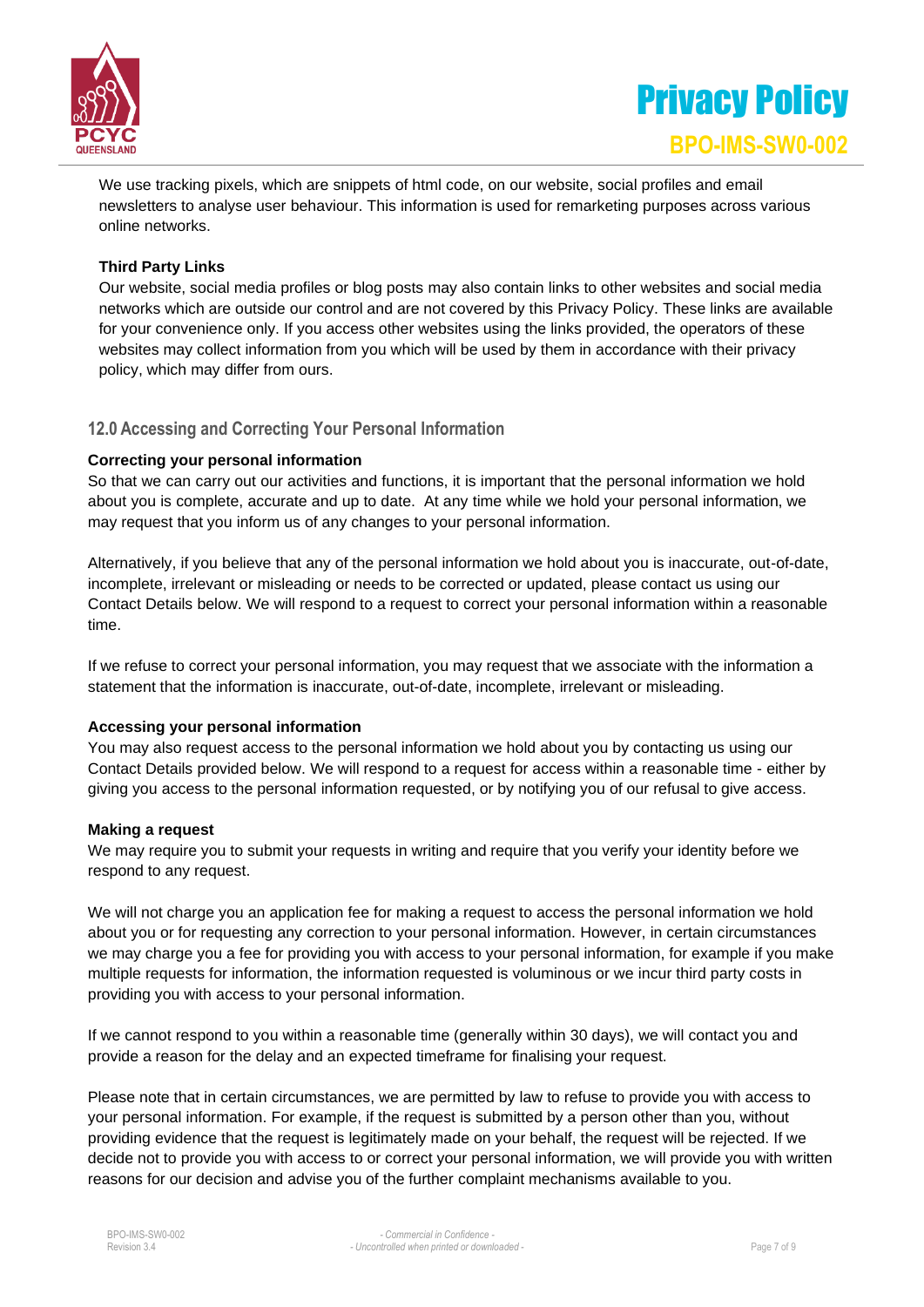

#### **13.0 Enquiries**

We want to hear from you. If you have an enquiry or concern about privacy matters, including complaints about how PCYC Queensland handles your personal information or about any decision in relation to the management of requests to access or modify your personal information, please contact us using the Contact Details below.

All enquiries should be made in writing. We will acknowledge receipt of your enquiry as soon as possible. **We will then investigate and provide you with a response within a reasonable timeframe.**

The Privacy Policy is available on the PCYC Queensland [website; h](http://www.pcyc.org.au/)owever, you can request a copy using one of the contact methods in *15.0 Contact Us*.

#### **14.0 Lodging a Complaint**

If you are not satisfied with how your enquiry is handled by us, then you may lodge a formal complaint with the Office of the Australian Information Commissioner at:

- **Telephone**: 1300 363 992
- **National Relay Service**:
- o TTY users phone 133 677 then ask for 1300 363 992
- o Speak and Listen users phone 1300 555 727 then ask for 1300 363 992
- o Internet relay users connect to the National Relay Service then ask for 1300 363 992
- **Post**: Office of the Australian Information Commissioner, GPO Box 5218, SYDNEY NSW 2001
- **Email**: [enquiries@oaic.gov.au](mailto:enquiries@oaic.gov.au)
- **Website**: <http://www.oaic.gov.au/privacy/making-a-privacy-complaint>

#### **15.0 Contact Us**

If you wish to contact us regarding our handling of your personal information or any of the matters covered in this Privacy Policy, you may do so in a number of ways.

You may contact us on:

- **Telephone**: (07) 3909 9555
- **Post**: QPCYWA Privacy Officer, PO Box 985, Slacks Creek QLD 4127
- **Email**: [privacy@pcyc.org.au](mailto:privacy@pcyc.org.au)
- **Website**: [www.pcyc.org.au/](http://www.pcyc.org.au/)

#### **16.0 Changes to our Privacy Policy**

We welcome your questions and any suggestions you may have about our Privacy Policy. We reserve the right to revise or supplement this Privacy Policy from time to time.

Annual reviews of this policy will take place and any updated version of the Privacy Policy will be posted on our [website](http://www.pcyc.org.au/) and will be effective from the date of approval.